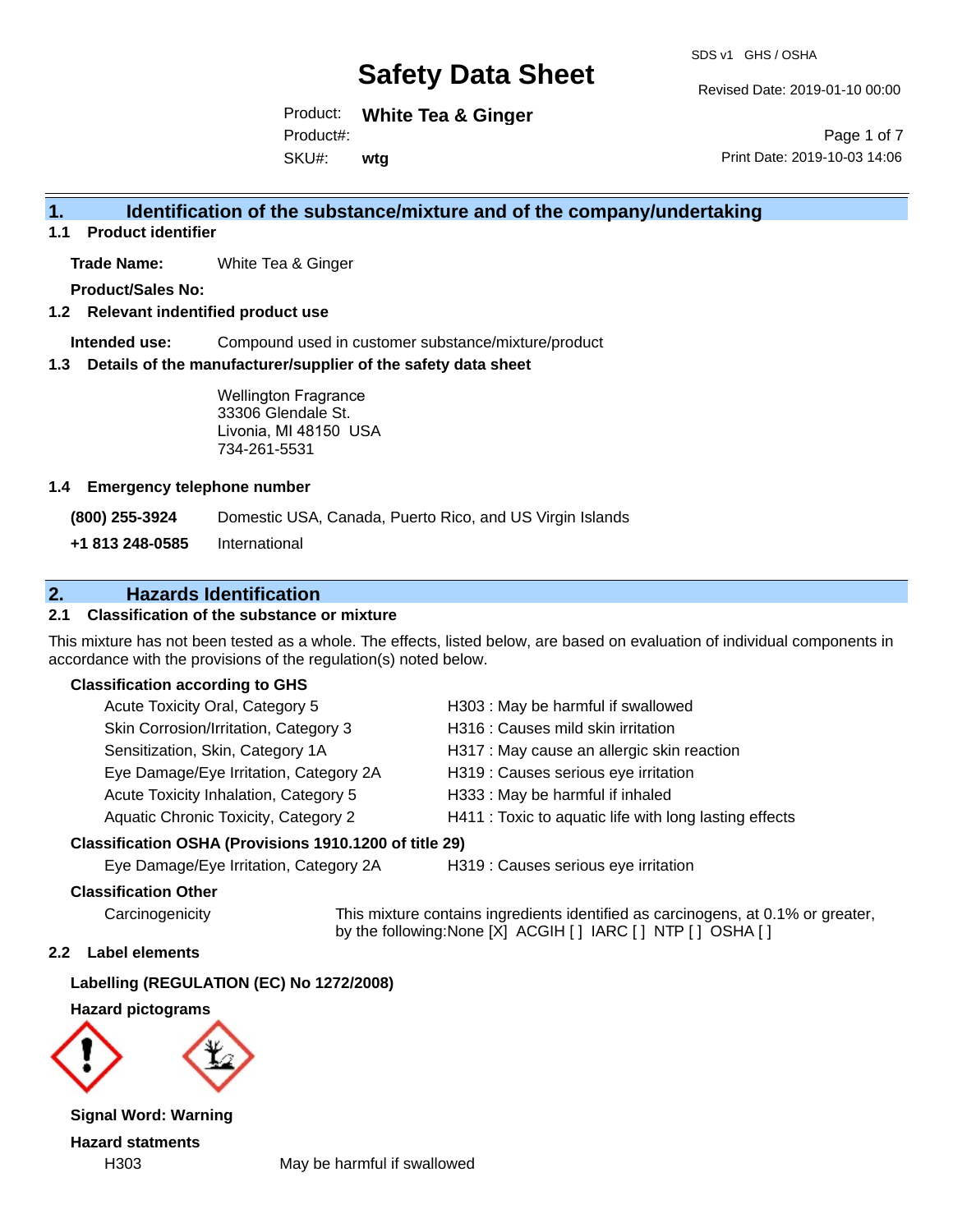#### SDS v1 GHS / OSHA

## **Safety Data Sheet**

Revised Date: 2019-01-10 00:00

Print Date: 2019-10-03 14:06

Page 2 of 7

|           | Product: White Tea & Ginger |
|-----------|-----------------------------|
| Product#: |                             |
| SKU#:     | wta                         |

| H316                            | Causes mild skin irritation                                                                                                      |
|---------------------------------|----------------------------------------------------------------------------------------------------------------------------------|
| H317                            | May cause an allergic skin reaction                                                                                              |
| H319                            | Causes serious eye irritation                                                                                                    |
| H333                            | May be harmful if inhaled                                                                                                        |
| H411                            | Toxic to aquatic life with long lasting effects                                                                                  |
| <b>Precautionary Statements</b> |                                                                                                                                  |
| <b>Prevention:</b>              |                                                                                                                                  |
| P <sub>264</sub>                | Wash hands thoroughly after handling                                                                                             |
| P272                            | Contaminated work clothing should not be allowed out of the workplace                                                            |
| P <sub>273</sub>                | Avoid release to the environment                                                                                                 |
| <b>Response:</b>                |                                                                                                                                  |
| $P302 + P352$                   | IF ON SKIN: Wash with soap and water                                                                                             |
| $P304 + P312$                   | IF INHALED: Call a POISON CENTER or doctor/physician if you feel unwell                                                          |
| P305 + P351 + P338              | IF IN EYES: Rinse cautiously with water for several minutes Remove contact lenses if<br>present and easy to do. continue rinsing |
| P312                            | Call a POISON CENTER or doctor/physician if you feel unwell                                                                      |
| $P333 + P313$                   | If skin irritation or a rash occurs: Get medical advice/attention                                                                |
| $P337 + P313$                   | If eye irritation persists: Get medical advice/attention                                                                         |
| P363                            | Wash contaminated clothing before reuse                                                                                          |
| P391                            | <b>Collect Spillage</b>                                                                                                          |

#### **2.3 Other Hazards**

**no data available**

## **3. Composition/Information on Ingredients**

### **3.1 Mixtures**

This product is a complex mixture of ingredients, which contains among others the following substance(s), presenting a health or environmental hazard within the meaning of the UN Globally Harmonized System of Classification and Labeling of Chemicals (GHS):

| EC#                    | Conc.<br>Range | <b>GHS Classification</b>          |
|------------------------|----------------|------------------------------------|
| 202-983-3              | $10 - 20%$     | H303; H316; H317; H400; H411       |
| Hexyl cinnamaldehyde   |                |                                    |
| $204 - 402 - 9$        | $2 - 5%$       | H302; H313; H400; H411             |
| <b>Benzyl Benzoate</b> |                |                                    |
| 204-116-4              | $2 - 5%$       | H227; H315; H317; H320; H402       |
| <b>Linalyl Acetate</b> |                |                                    |
| 201-134-4              | $2 - 5%$       | H227; H303; H315; H317; H319; H402 |
|                        |                |                                    |
| 214-946-9              | $1 - 2 \%$     | H316; H400; H410                   |
| Hexamethylindanopyran  |                |                                    |
| 246-495-9              | $1 - 2 \%$     | H402                               |
| Methyldihydrojasmonate |                |                                    |
|                        |                |                                    |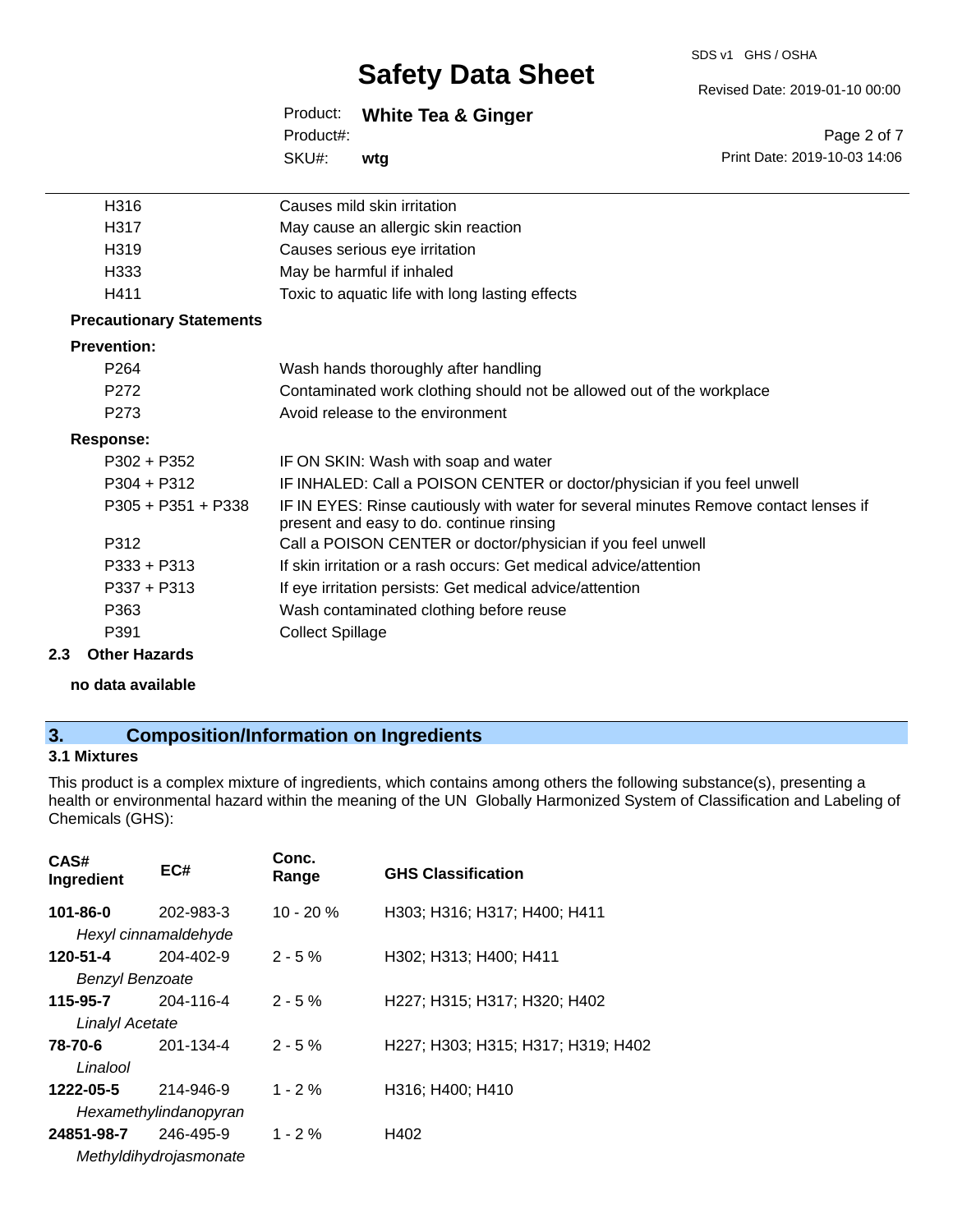SDS v1 GHS / OSHA

Revised Date: 2019-01-10 00:00

Product: **White Tea & Ginger** Product#:

SKU#: **wtg**

#### Page 3 of 7 Print Date: 2019-10-03 14:06

| CAS#<br>Ingredient                                                                          | EC#       | Conc.<br>Range | <b>GHS Classification</b>    |
|---------------------------------------------------------------------------------------------|-----------|----------------|------------------------------|
| 106-24-1                                                                                    | 203-377-1 | $1 - 2\%$      | H303; H315; H317; H318; H402 |
| Geraniol                                                                                    |           |                |                              |
| 5392-40-5                                                                                   | 226-394-6 | $0.1 - 1.0 \%$ | H313; H315; H317; H319; H401 |
| Citral                                                                                      |           |                |                              |
| 23696-85-7                                                                                  | 245-833-2 | $0.1 - 1.0 \%$ | H313; H315; H317; H401; H411 |
| 1-(2,6,6-Trimethylcyclohexa-1,3-dienyl)-2-buten-1-one (Damascenone)                         |           |                |                              |
| See Section 16 for full text of GHS classification codes                                    |           |                |                              |
| See Section 16 for full text of GHS classification codes which where not shown in section 2 |           |                |                              |

Total Hydrocarbon Content  $(\% w/w) = 0.10$ 

## **4. First Aid Measures 4.1 Description of first aid measures Inhalation:** Remove from exposure site to fresh air and keep at rest. Obtain medical advice. **Eye Exposure:** Flush immediately with water for at least 15 minutes. Contact physician if symptoms persist. **Skin Exposure:** Nextern American Section Remove contaminated clothes. Wash thoroughly with water (and soap). Contact physician if symptoms persist. **Ingestion: Rinse mouth with water and obtain medical advice. Rinse mouth with water and obtain medical advice. 4.2 Most important symptoms and effects, both acute and delayed Symptoms:** no data available **Risks:** Risks: Refer to Section 2.2 "Hazard Statements" **4.3 Indication of any immediate medical attention and special treatment needed Treatment:** Treatment: Refer to Section 2.2 "Response" **5. Fire-Fighting measures 5.1 Extinguishing media Suitable:** Carbon dioxide (CO2), Dry chemical, Foam **Unsuitable** Do not use a direct water jet on burning material **5.2 Special hazards arising from the substance or mixture During fire fighting:** Water may be ineffective **5.3 Advice for firefighters Further information:** Standard procedure for chemical fires

## **6. Accidental Release Measures**

#### **6.1 Personal precautions, protective equipment and emergency procedures**

Avoid inhalation and contact with skin and eyes. A self-contained breathing apparatus is recommended in case of a major spill.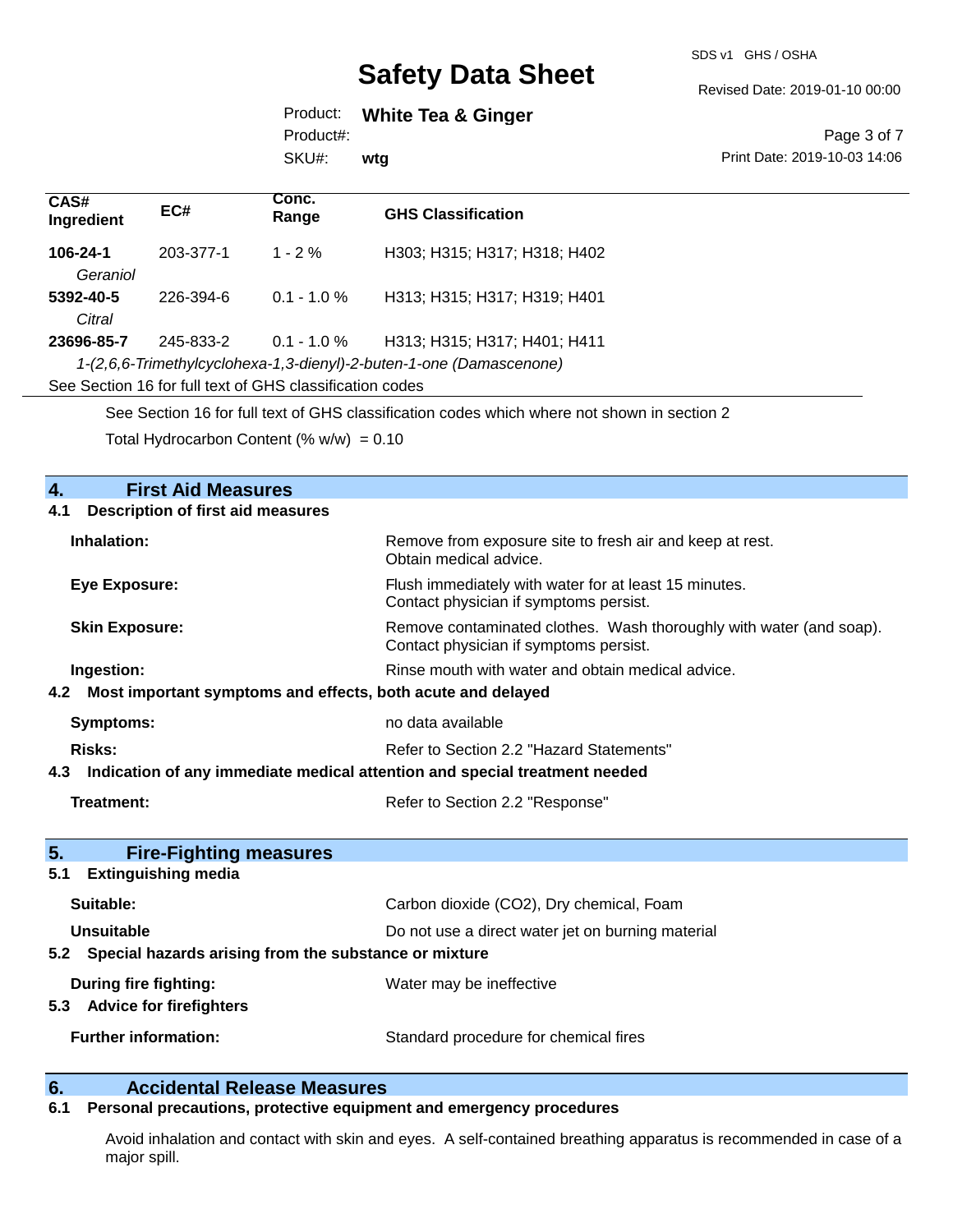Revised Date: 2019-01-10 00:00

Product: **White Tea & Ginger** SKU#: Product#: **wtg**

Page 4 of 7 Print Date: 2019-10-03 14:06

#### **6.2 Environmental precautions**

Keep away from drains, soil, and surface and groundwater.

#### **6.3 Methods and materials for containment and cleaning up**

Clean up spillage promptly. Remove ignition sources. Provide adequate ventilation. Avoid excessive inhalation of vapors. Gross spillages should be contained by use of sand or inert powder and disposed of according to the local regulations.

#### **6.4 Reference to other sections**

Not Applicable

# **7. Handling and Storage**<br>**7.1** Precautions for safe handling

#### **Precautions for safe handling**

Apply according to good manufacturing and industrial hygiene practices with proper ventilation. Do not drink, eat or smoke while handling. Respect good personal hygiene.

#### **7.2 Conditions for safe storage, including any incompatibilities**

Store in a cool, dry and ventilated area away from heat sources and protected from light in tightly closed original container. Avoid uncoated metal container. Keep air contact to a minimum.

#### **7.3 Specific end uses**

No information available

### **8. Exposure Controls/Personal Protection**

**8.1 Control parameters**

**Exposure Limits:** Contains no substances with occupational exposure limit values.

**Engineering Controls:** Use local exhaust as needed.

#### **8.2 Exposure controls - Personal protective equipment**

**Eye protection:** Tightly sealed goggles, face shield, or safety glasses with brow guards and side shields, etc. as may be appropriate for the exposure **Respiratory protection:** Avoid excessive inhalation of concentrated vapors. Apply local ventilation where appropriate.

**Skin protection:** Avoid Skin contact. Use chemically resistant gloves as needed.

#### **9. Physical and Chemical Properties**

#### **9.1 Information on basic physical and chemical properties**

| Appearance:                | Liquid                                 |
|----------------------------|----------------------------------------|
| Odor:                      | <b>Conforms to Standard</b>            |
| Color:                     | Nearly Colorless to Yellow Tint (G0-2) |
| <b>Viscosity:</b>          | Liquid                                 |
| <b>Freezing Point:</b>     | Not determined                         |
| <b>Boiling Point:</b>      | Not determined                         |
| <b>Melting Point:</b>      | Not determined                         |
| <b>Flashpoint (CCCFP):</b> | $>200$ F (93.33 C)                     |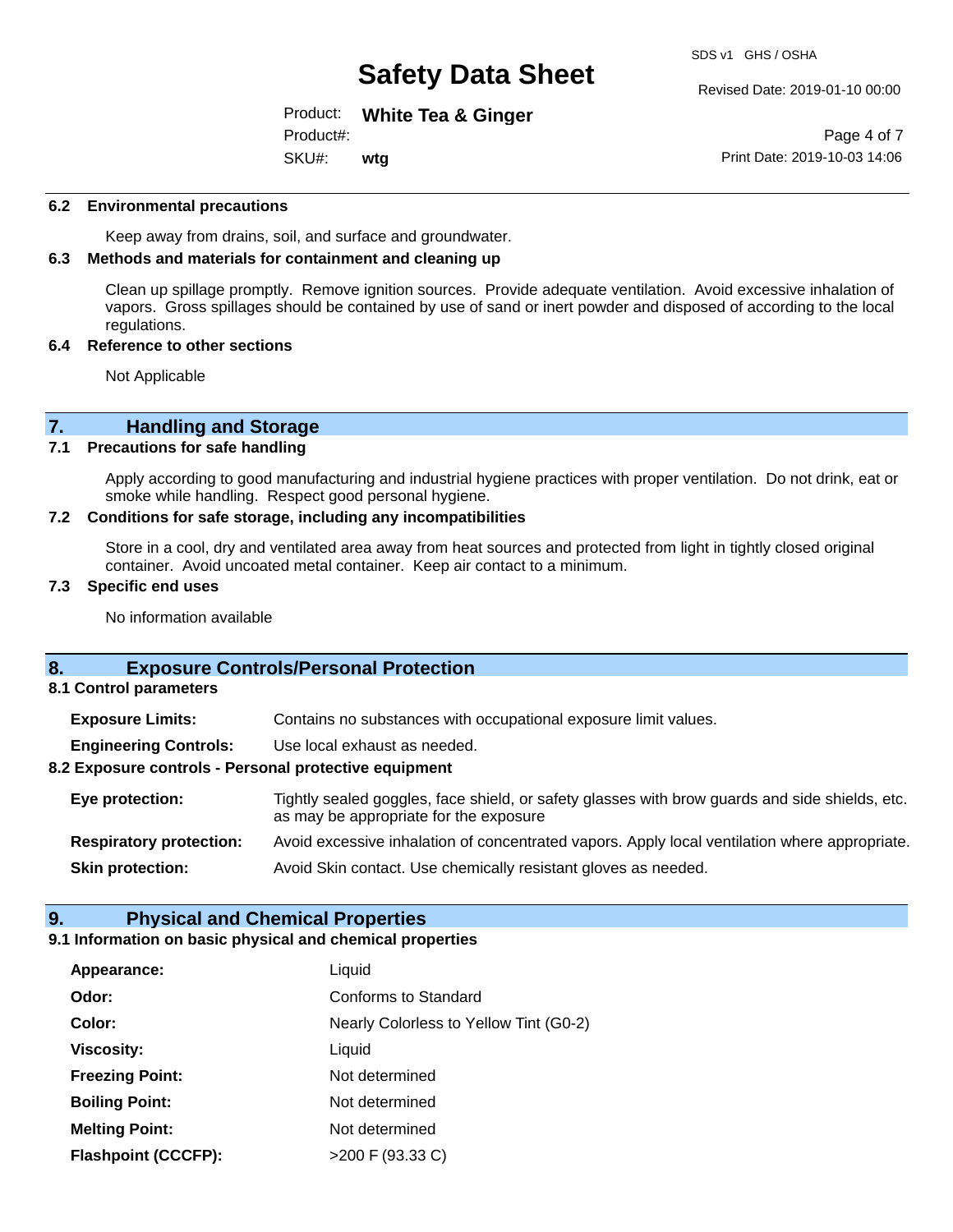Revised Date: 2019-01-10 00:00

Product: **White Tea & Ginger** SKU#: Product#: **wtg**

Page 5 of 7 Print Date: 2019-10-03 14:06

| <b>Auto flammability:</b>    | Not determined |
|------------------------------|----------------|
| <b>Explosive Properties:</b> | None Expected  |
| <b>Oxidizing properties:</b> | None Expected  |
| Vapor Pressure (mmHg@20 C):  | 0.0234         |
| %VOC:                        | 0.02           |
| Specific Gravity @ 25 C:     | 0.9350         |
| Density @ 25 C:              | 0.9320         |
| Refractive Index @ 20 C:     | 1.4670         |
| Soluble in:                  | Oil            |

## **10. Stability and Reactivity**

| <b>10.1 Reactivity</b>                  | None                                               |
|-----------------------------------------|----------------------------------------------------|
| <b>10.2 Chemical stability</b>          | Stable                                             |
| 10.3 Possibility of hazardous reactions | None known                                         |
| 10.4 Conditions to avoid                | None known                                         |
| 10.5 Incompatible materials             | Strong oxidizing agents, strong acids, and alkalis |
| 10.6 Hazardous decomposition products   | None known                                         |

## **11. Toxicological Information**

## **11.1 Toxicological Effects**

Acute Toxicity Estimates (ATEs) based on the individual Ingredient Toxicity Data utilizing the "Additivity Formula"

| Acute toxicity - Oral - (Rat) mg/kg                | (LD50: 4473.7387) May be harmful if swallowed            |
|----------------------------------------------------|----------------------------------------------------------|
| Acute toxicity - Dermal - (Rabbit) mg/kg           | Not classified - the classification criteria are not met |
| Acute toxicity - Inhalation - (Rat) mg/L/4hr       | (LD50: 69.6974) May be harmful if inhaled                |
| <b>Skin corrosion / irritation</b>                 | May be harmful if inhaled                                |
| Serious eye damage / irritation                    | Causes serious eye irritation                            |
| <b>Respiratory sensitization</b>                   | Not classified - the classification criteria are not met |
| <b>Skin sensitization</b>                          | May cause an allergic skin reaction                      |
| <b>Germ cell mutagenicity</b>                      | Not classified - the classification criteria are not met |
| Carcinogenicity                                    | Not classified - the classification criteria are not met |
| <b>Reproductive toxicity</b>                       | Not classified - the classification criteria are not met |
| Specific target organ toxicity - single exposure   | Not classified - the classification criteria are not met |
| Specific target organ toxicity - repeated exposure | Not classified - the classification criteria are not met |
| <b>Aspiration hazard</b>                           | Not classified - the classification criteria are not met |
|                                                    |                                                          |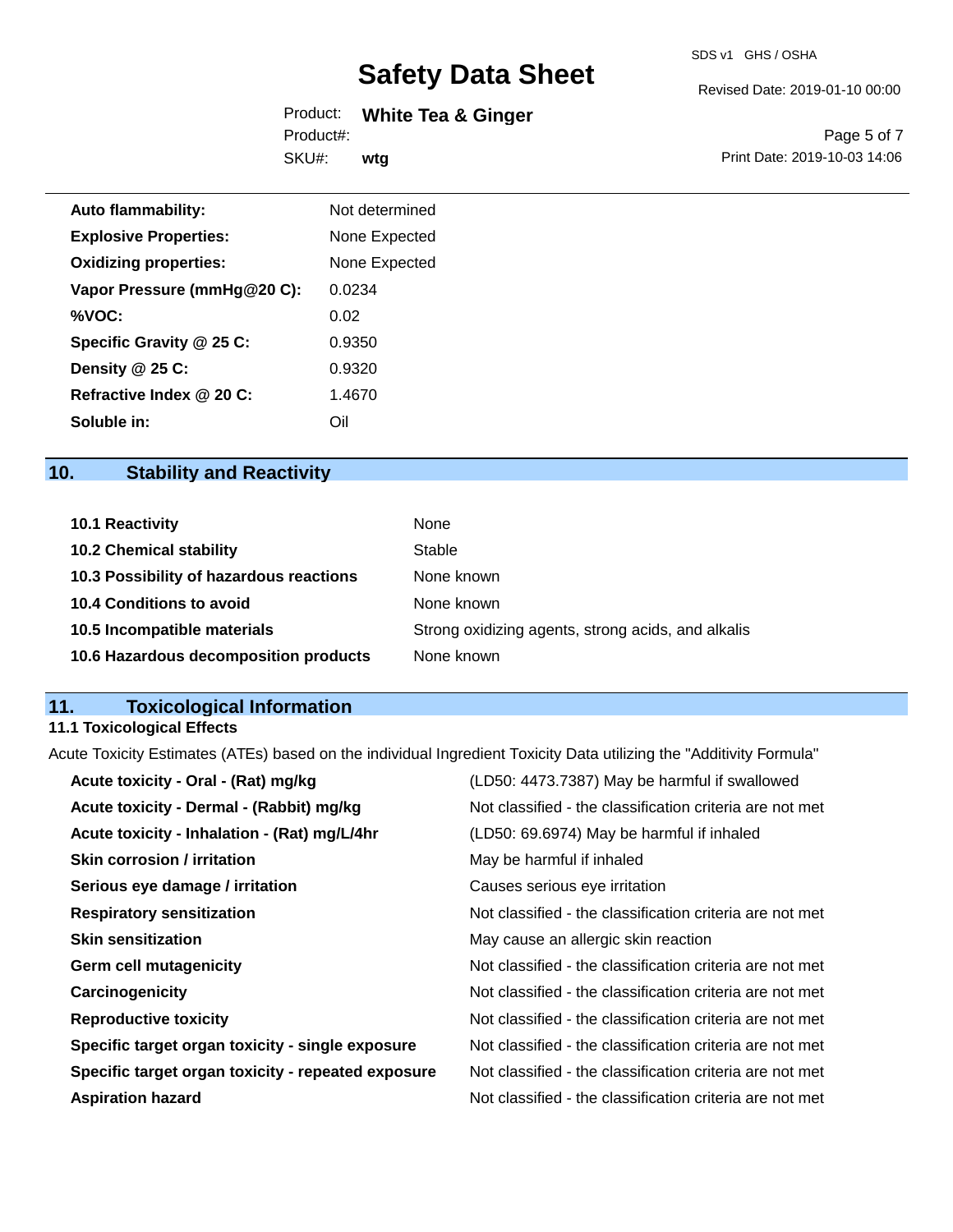SDS v1 GHS / OSHA

Revised Date: 2019-01-10 00:00

Print Date: 2019-10-03 14:06

Page 6 of 7

Product: **White Tea & Ginger** SKU#: Product#: **wtg**

**12. Ecological Information 12.1 Toxicity Acute acquatic toxicity**  $\qquad \qquad \qquad$  Not classified - the classification criteria are not met **Chronic acquatic toxicity Toxic to aquatic life with long lasting effects Chronic acquatic life with long lasting effects Toxicity Data on soil no data available no data available Toxicity on other organisms no data available 12.2 Persistence and degradability no data available 12.3 Bioaccumulative potential** no data available **12.4 Mobility in soil 12.4 Mobility in soil** 

**12.5 Other adverse effects no data available no data available** 

#### **13. Disposal Conditions**

#### **13.1 Waste treatment methods**

Do not allow product to reach sewage systems. Dispose of in accordance with all local and national regulations. Send to a licensed waste management company.The product should not be allowed to enter drains, water courses or the soil. Do not contaminate ponds, waterways or ditches with chemical or used container.

### **14. Transport Information**

| <b>Marine Pollutant</b>                                       | Yes. Ingredient of greatest environmental impact:<br>1222-05-5 : $(1 - 2%)$ : Hexamethylindanopyran |              |                                     |                 |               |
|---------------------------------------------------------------|-----------------------------------------------------------------------------------------------------|--------------|-------------------------------------|-----------------|---------------|
| <b>Regulator</b>                                              |                                                                                                     | <b>Class</b> | <b>Pack Group</b>                   | <b>Sub Risk</b> | UN-nr.        |
| U.S. DOT (Non-Bulk)                                           |                                                                                                     |              | Not Regulated - Not Dangerous Goods |                 |               |
| <b>Chemicals NOI</b>                                          |                                                                                                     |              |                                     |                 |               |
| <b>ADR/RID (International Road/Rail)</b>                      |                                                                                                     |              |                                     |                 |               |
| <b>Environmentally Hazardous</b><br>Substance, Liquid, n.o.s. |                                                                                                     | 9            | Ш                                   |                 | <b>UN3082</b> |
| <b>IATA (Air Cargo)</b>                                       |                                                                                                     |              |                                     |                 |               |
| <b>Environmentally Hazardous</b><br>Substance, Liquid, n.o.s. |                                                                                                     | 9            | Ш                                   |                 | <b>UN3082</b> |
| IMDG (Sea)                                                    |                                                                                                     |              |                                     |                 |               |
| <b>Environmentally Hazardous</b><br>Substance, Liquid, n.o.s. |                                                                                                     | 9            | Ш                                   |                 | <b>UN3082</b> |

| 15.<br><b>Regulatory Information</b>                                 |                                                              |
|----------------------------------------------------------------------|--------------------------------------------------------------|
| <b>U.S. Federal Regulations</b>                                      |                                                              |
| <b>TSCA (Toxic Substance Control Act)</b>                            | All components of the substance/mixture are listed or exempt |
| 40 CFR(EPCRA, SARA, CERCLA and CAA)<br><b>U.S. State Regulations</b> | This product contains NO components of concern.              |

**California Proposition 65 Warning** This product contains the following components: